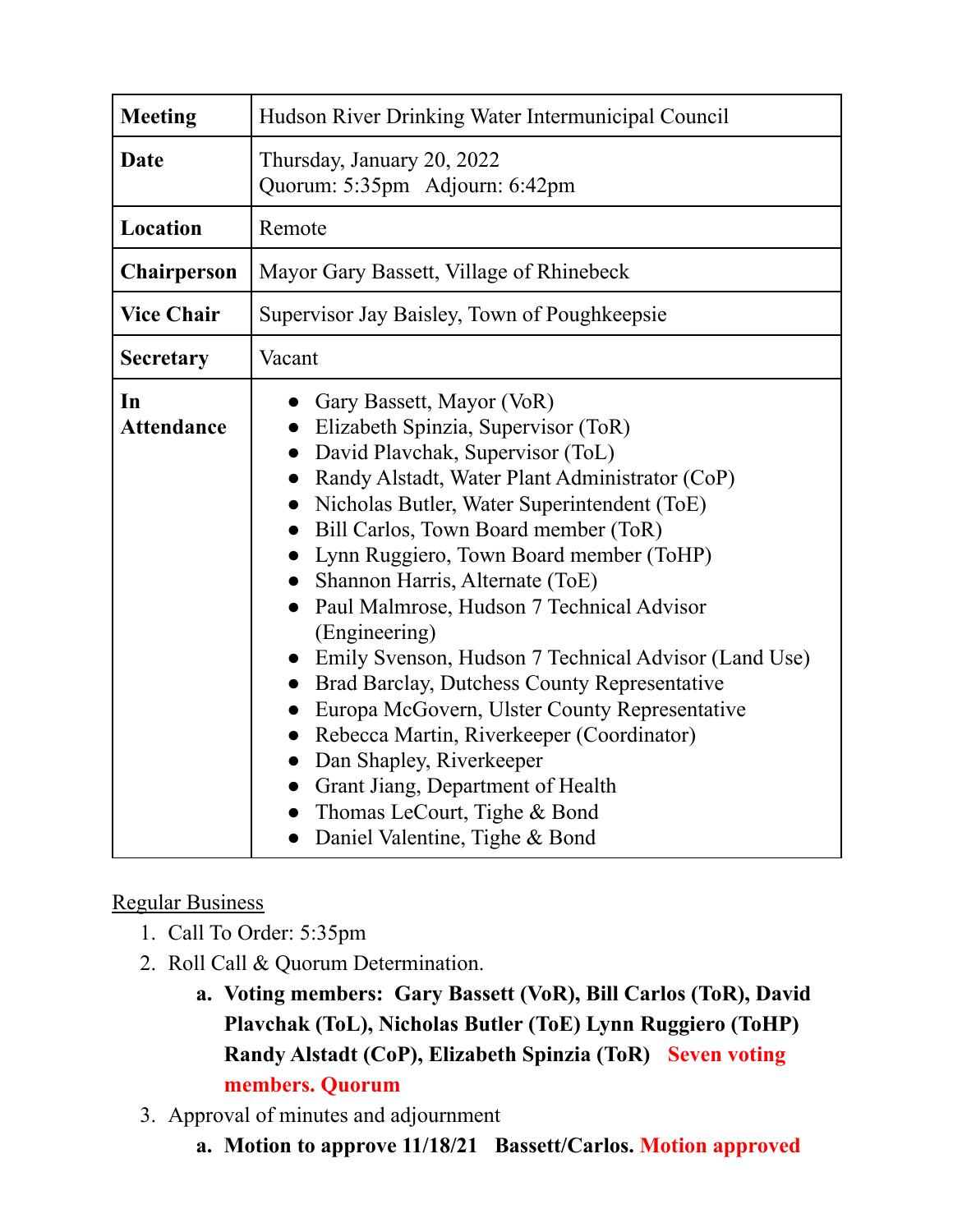## **b. Adjournment, 11/18/21 Bassett/Carlos. Motion approved**

- 4. Communications listed in the agenda
	- a. Late communication: Paul Malmrose, January 28 conference at 11am advancement of Salt Front with DEC, USGS, DOH and Cornell. Be in touch with Paul if you'd like an invitation.
- 5. County representative report
	- a. Ulster County: Ulster County funding for the Hudson 7 Coordinator det. Of the env. Operating budget. Ready to work with the subcommittee to hammer out the details. Natural resource inventory project is coming up in 2022. Received funding from the HREP to complete an inventory. Dutchess County received the same funding. RFP open and out to hire a consultant to help shepherd the county through the process that includes stakeholder engagement, report narratives and municipal tool kit components. Ulster County will use in-house GIS resources to complete the mapping. Hoping to kick it off in the second quarter of 2022.
	- b. Dutchess County:
	- c. No public comment.

## Reports and Actions on Old Business

- 1. Hudson 7 Priorities for 2021-2022
	- a. Hudson 7 membership
		- i. Secretary position vacant. Hudson 7 could have a nominating committee, or a member could contact Gary directly who is interested. RM: The secretary plays the role of FOIL officer, and much of the admin duties are handled by the coordinator.
		- ii. Letters to municipalities
	- b. Hudson 7 coordinator position
		- i. The Hudson 7 Coordinator subcommittee (Gary, Elizabeth, Dan and Rebecca) met with the ToR lawyer as charged by the Hudson 7 in November. The group discussed several things, including whether or not the coordinator could be a civil service position and is it the right decision to make. The work to understand whether or not it could be situated in either Ulster or Dutchess county. The second item that we discussed was whether or not it was the right approach for the Hudson 7 to remain as it is to to become a 501c3 (just a label, as there are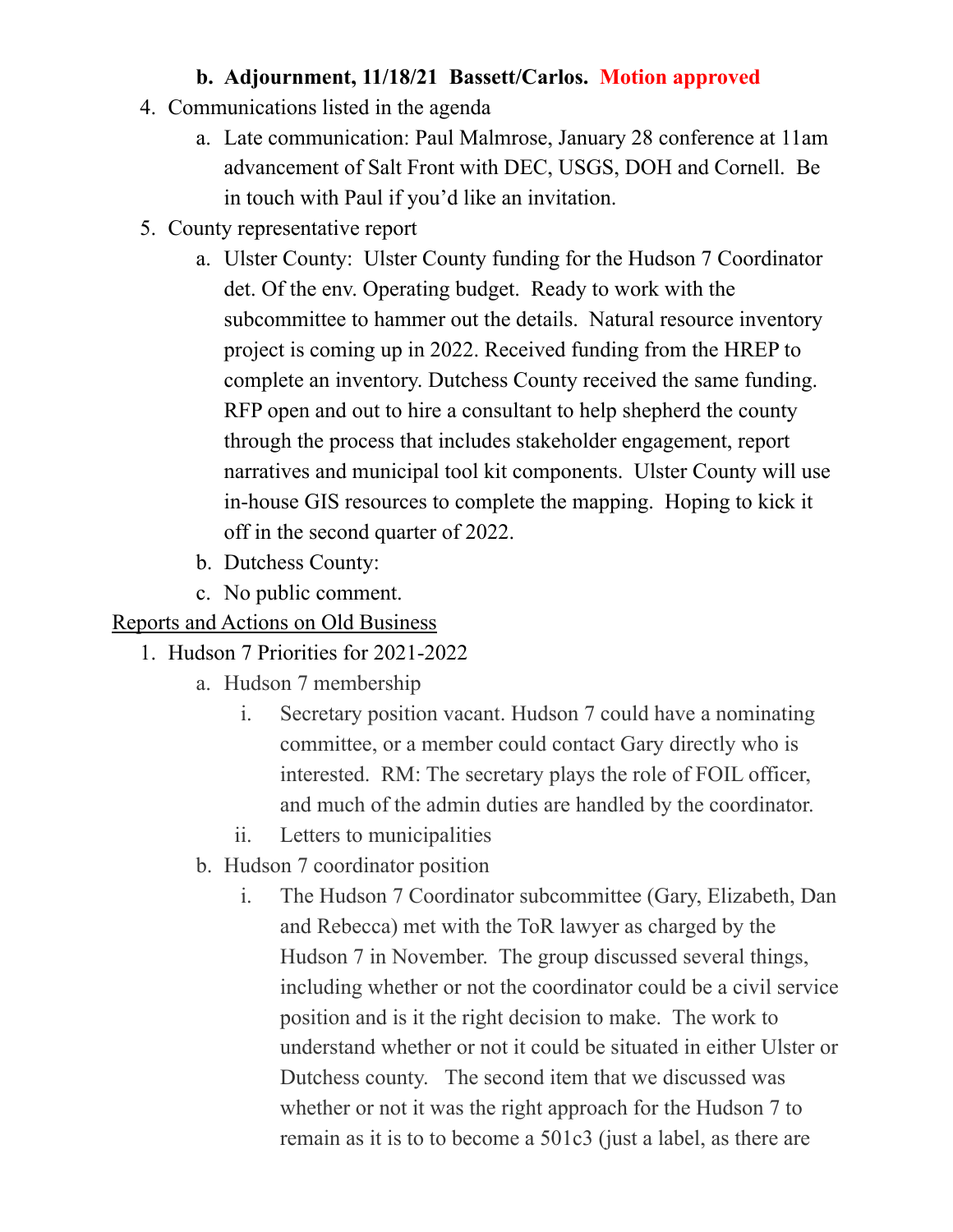many labor rules and regulations to become a 501c3). We agreed to meet again on February 10th to decide what is the best approach. We will report back at our next Hudson 7 meeting.

- ii. NYS Drinking Water Source Protection Program
	- 1. Grant and his colleague Mike are moving on the Hudson 7's DWSP2 program. He asked if Gary had the opportunity to reach out to the new Town of Lloyd and Hyde Park contacts. Gary said that he had spoken to all of them and stressed the importance of this project. Grant hopes to schedule a meeting with the Hudson 7 DWSP2 subcommittee in the second week in February. One thing that Grant is hoping to have before the meeting is each community's sanitary survey from plant operators. Also, if you have exact locations of your intakes, what depths they are, what your treatment process is and general information on your systems. Gary offered to send Grant the Village of Rhinebeck's information in a document. DS said that we assembled some of that, such as lat/long intakes and depths. Not sure about sanitary surveys. We can get you the contact sheet. In the interim, I would be happy to work with Paul M. to find out what you specifically need. NB will provide Grant with the same information from the ToE. Rebecca will send Grant the new updated Hudson 7 contact sheet. GJ: The ECD listed a number of tributaries and parts of the Hudson River from the 303 d list of impaired water bodies. He and others are speaking with the DEC about this so he is expecting some more clarification on that soon. Also, state agencies are meeting to discuss the Hudson River remediation project next Thursday. He will share what can be shared.
- 2. Hudson River Drinking Water Source Issues
	- a. Proposed transmission lines
		- i. Hudson 7 CHPE Committee updates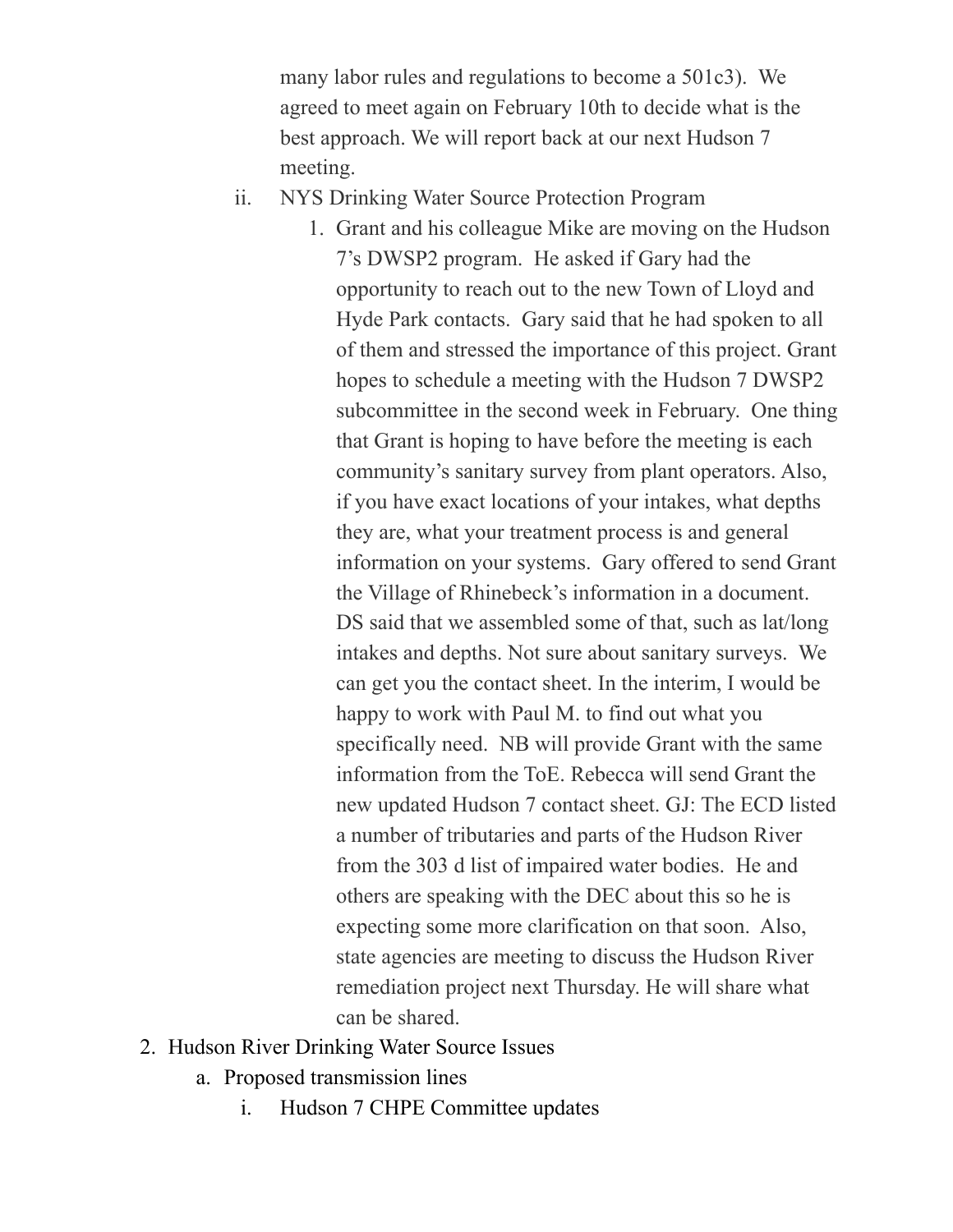- 1. We had a productive working group meeting with TDI, and deserves describing for next time. If any members wish to get involved, please reach out to Emily to be added.
- b. Esopus Creek Committee updates
	- i. Paul Malmrose said that they have been Battling becoming members of the ARWG, they have felt that NYC is not impacting our intakes. Amanda LaValle has been working with them. She told Paul today that they are having another meeting (1/25) and that the Hudson 7 will likely be admitted on. Gary attended last time, but wasn't allowed to speak. It's where things are right now.

## **New Business**

- 1. 2022 meetings
	- a. The group discussed keeping the meeting at the same time/place on the third Thursday of each month at 5:30pm. Shannon reminded the group that she had asked for the meetings to be moved at 5pm when they are remote. Gary asked to keep the February meeting at 5:30pm and to discuss moving the time to 5pm during that meeting.

Presentation: Lead and Copper presentation by Paul Malmrose and Thomas LeCourt of Tighe and Bond. Daniel Valentine will provide more information on what's happening in NYS. [VIDEO](https://youtu.be/h3pEeGptffU?t=703) [POWERPOINT](https://www.hudson7.org/uploads/1/3/5/1/135119184/lcr_revisions_-_hudson7.pdf)

Shannon Harris: Is there is one punch line takeaway would it be that municipalities are going to faced with proving that they are 100% in compliance with these new regulations and that's going to involve a lot of testing and even those municipalities who are fairly confident that they don't have any lead lines, main lines or their responsible portion may face surprises if testing reveals that the customer portion is lead, and are faced with having to manage a replacement so that they get credit?

Daniel Valentine: The less unknowns that you can have by October of 2024 the better it will be for compliance. The challenge, if you don't know, for instance a private side service is lead and your lead levels come back above that action level, you've triggered replacing not only those lead service lines that you know about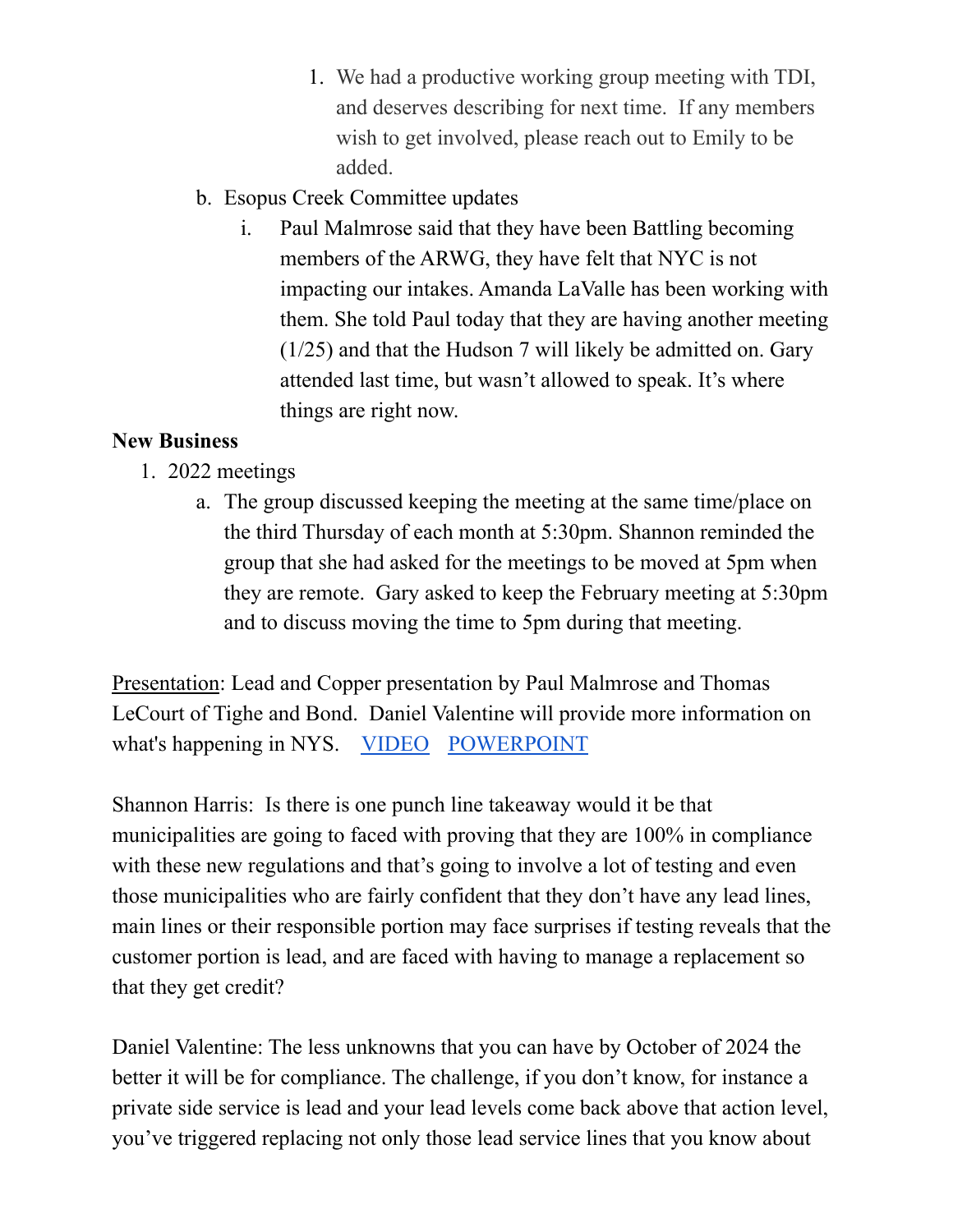but also all the unknowns. If you can't certify or can't verify the entire service line is not lead you've now tripped replacing it.

SH: Which of the municipalities you have experience with that's going to be faced with a tough challenge around this?

DV: Don't know where everyone is with their inventory, but I do know that most systems are doing corrosion control so that will certainly help when it comes to the testing and lead in drinking water. It's going to be a challenge for everyone, but there is time to work those out. There will be some guidance from the EPA in the coming months and year.

Thomas LeCourt: The way that samples will be collected under this revised rule, you're likely to see higher lead levels then you are seeing now. Won't know until municipalities do so.

Nicholas Butler: question regarding lead solder? When did lead solder go out? In the 80's? In Port Ewen from the curb stop to the customers homes, we don't know how much lead solder will show up to potentially trigger an action level that then has nothing to do with our service connection or lead lines.

DV: That's a challenge because there's no control that a water system can have about the plumbing that goes on inside people's homes.

GJ: 1986 was the year that congress first banned the use of lead solder with water plumbing. In 2011, they further reduced the amount of lead that could be soder but could still qualify as being lead free which is to say that there were some solder that were used that were lead free at the time, but are no longer lead free after 2011.

NB: Now that we're going to be more responsible for notifications which is a good thing, if we're going to show ownership from the curb stop to the customers home that would be the only thing I could think of that is not on our end but that we would need to take ownership for. Potential conflict of interest